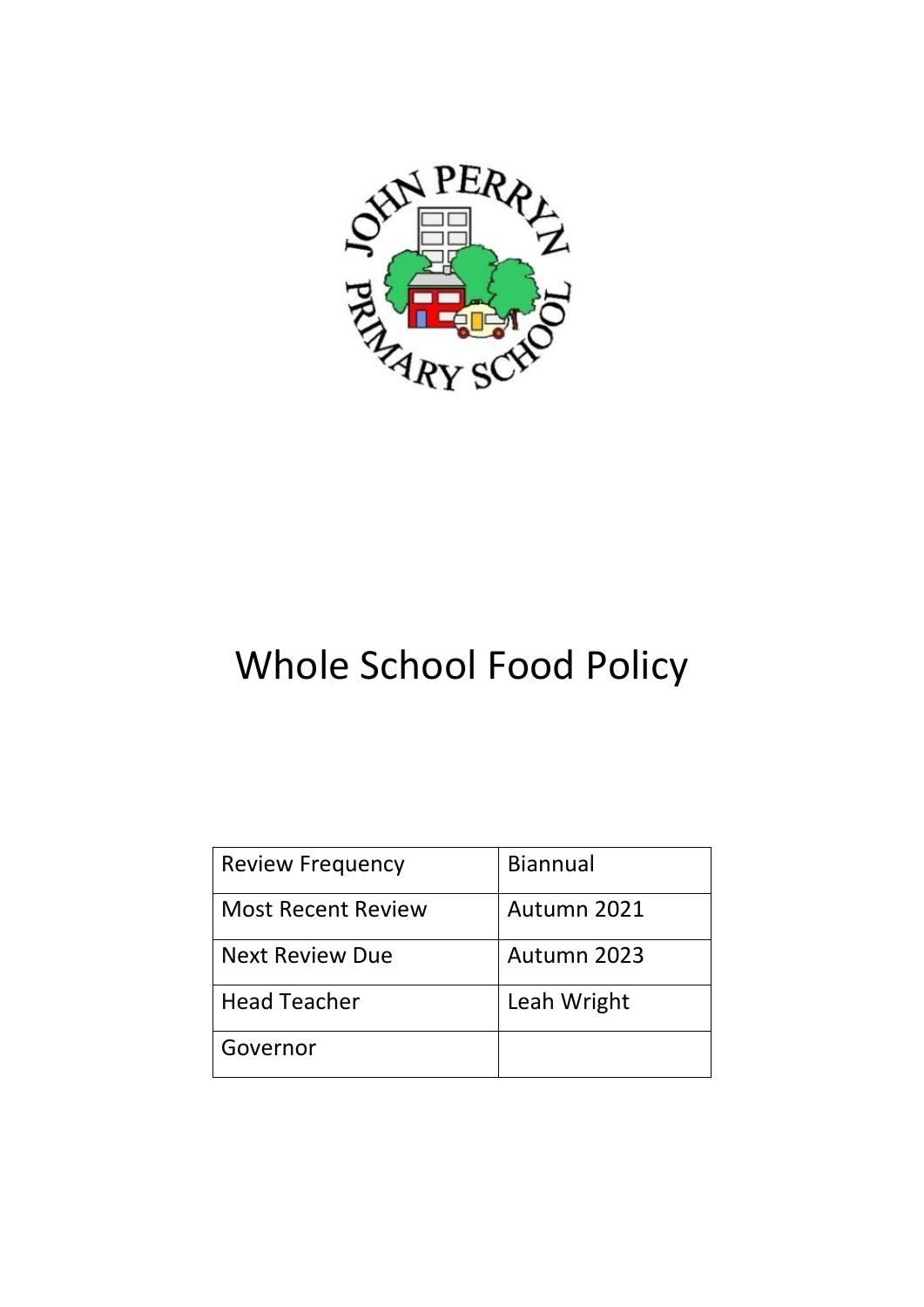# **Aim:**

To make sure that children, who bring a lunch from home to eat in school (or on school trips), have food which is just as healthy and nutritious as food now served in school and regulated by national standards.

To make a positive contribution to children's health by encouraging healthy eating habits. The packed lunch policy fits within a wider context of promoting a whole school approach to food and healthy eating.

## **Why do we need a policy?**

The government has placed a duty on schools to ensure that every child is healthy and has invested hugely in improved school meals, free fruit for schools and The School Food Trust which encourages healthy eating. The trust recommends we have a policy and this one is based on their model. Eating healthily is important because it will help children to:

- be fitter and healthier now and later in life.
- be more attentive and reading to learn during lessons.

School meals conform to government nutritional guidelines with less sugar, fat and salt and fresher fruit and vegetables. School lunches also provide a good balance of 'complex carbohydrates' such as pasta, rice, bread or potatoes with dairy and other protein foods. There is no reason why a packed lunch cannot provide the same nutrition as a cooked meal. Please visit www.schoolfoodtrust.org.uk for more information.

#### **Who does it apply to and when and where?**

This policy applies to all pupils and parents providing packed lunches to be eaten within school or on school trips during normal school hours.

• The school will provide facilities for pupils bringing in packed lunches and ensure that free, fresh drinking water is available.

- The school will work with the pupils to provide attractive and appropriate dining room arrangements.
- The school will work with parents to ensure that packed lunches are as close as possible to the guidance below.
- Whenever possible, the school will allow children eating packed lunch or school meals to sit together.

• Parents will need to provide children with a suitable container which they can actually eat the lunch from (rather than need to take food out and place it straight onto the table). A plastic box with a removable lid is ideal.

• Children must only eat their own food and no other children's. The policy has taken account of children's opinions, and, after a packed lunch survey conducted by the pupil council, a list of agreed treats is included for Friday packed lunches.

#### **The Eating Environment**

- All pupils eat in the dining hall with their own class and then move into the playground.
- Pupils who eat packed lunches are encouraged to sit with those who are having school meals.
- In all classrooms, a fruit break and water bottle areas are allocated by class teachers for children to store their healthy snacks.
- In EYFS and KS1, fruit and/or vegetables are provided for the children daily.
- KS2 are now encourage to bring their own fruit from home as a snack at break time.

#### **Lunchtime champions:**

The school council will have the responsibility alongside members of staff such as SMSAs to ensure healthy lunch is being eaten. Each year group will have lunchtime champions, who work Monday to Thursday, will award tokens to pupils who eat salad or vegetables, fruit, and no junk food. Pupils put their token in the token collector tube labelled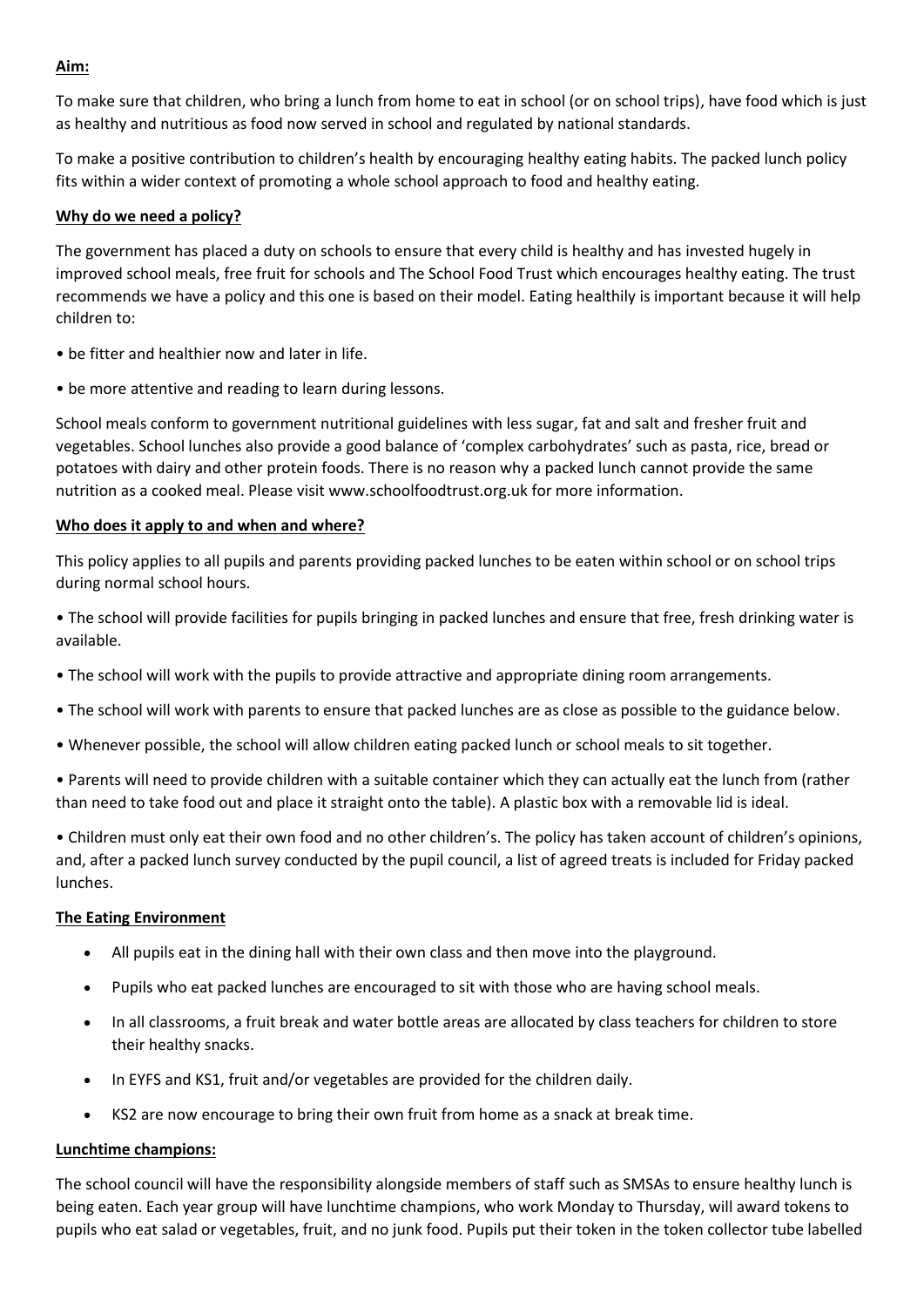with their year group. The year with the most tokens at the end of every half term will receive a reward, such as a half day of active games organised by PSHE/PE lead or a reward of their choice.

# **Suggestions for food to INCLUDE in a healthy packed lunch**

• At least one portion of fruit or vegetables every day.

• Meat, fish or other source of non-dairy protein (e.g. lentils, beans, soya or hummus,) every day (usually as part of a sandwich, roll or salad).

- Oily fish, such as pilchards, salmon or tuna occasionally.
- A starchy food such as bread, pasta, rice, noodles, potatoes or other type of cereals every day.
- Dairy food such as milk, cheese, yoghurt, fromage frais or custard.

• A drink: water is best followed by semi-skimmed or skimmed milk, sugar free squash, drinking yoghurt, milk drinks or smoothies.

• Cereal bars rather than cakes and biscuits.

•Pretzels, seeds, fruit, crackers and cheese, and vegetables or bread sticks with a dip.

**ON A FRIDAY pupils can include one of the following snacks:** crisps, biscuits, pastries, bars or a small cake.

Suggestions for food to NOT TO INCLUDE in a healthy packed lunch

(These are all foods we have already asked children not to bring to school).

- Confectionery such as chocolate bars. Sweets are not allowed at lunch or any other time.
- Nut or nut products (although they can be very healthy) because of the danger to other children with allergies.
- Fizzy drinks as these are mostly very unhealthy and are likely to make a mess and spoil food.

•Any foods which have been fried in oil.

 To ensure consistency, our school meals provider has been consulted and no longer serves chocolate based products.

#### **Special diets:**

The school also recognises that some pupils may have verified medical conditions requiring special diets that do not allow for the standards to be met exactly. In this case parents are urged to be responsible in ensuring that packed lunches are as healthy as possible.

#### **Special occasions/birthdays:**

When a child is celebrating their birthday, instead of bringing sweets for their class, they may purchase a book and bring it to the office to place a plaque inside that states the child's name and birthday. This book will then be put inside the class library.

#### Guidance:

A packed lunch policy poster will be displayed across the lunch hall and will be given to parents in the induction meeting. See appendix 1. Parents will also be given guidance on what a healthy lunchbox entails. Parents will also be provided with a lunch box ideas with various options to include in their child's lunchbox.

## **Breakfast**

Breakfast is an important meal that should provide 25% of a child's energy requirement and contribute significantly to their vitamin and mineral requirements.